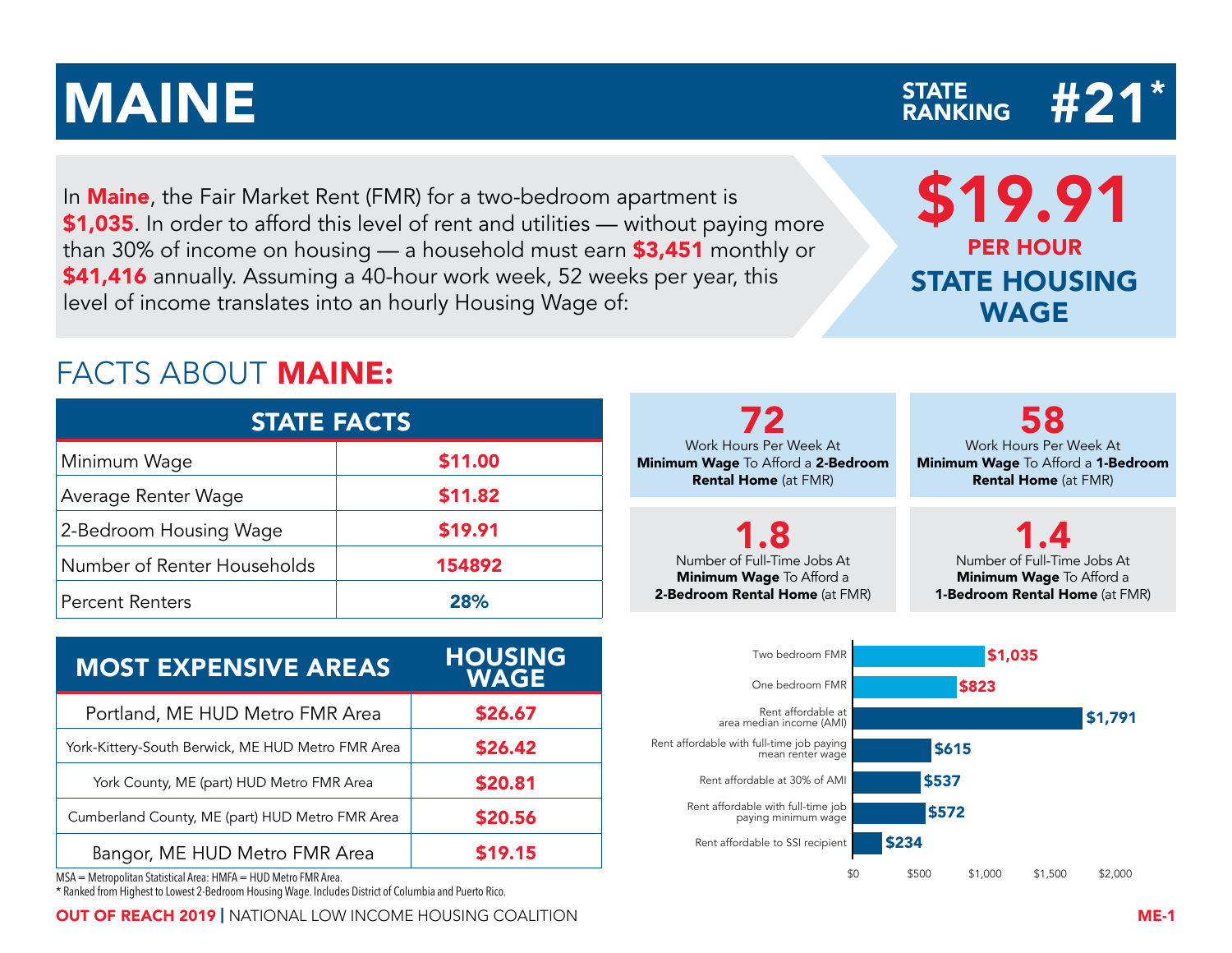| <b>Maine</b>                    | <b>FY19</b><br><b>HOUSING</b><br><b>WAGE</b>        |                    | <b>HOUSING</b><br><b>COSTS</b>                              |                                                                           |                            | <b>AREA MEDIAN</b><br><b>INCOME (AMI)</b>         |               |                                               |         |                                                                | <b>RENTERS</b>                                          |                                                         |                                                    |
|---------------------------------|-----------------------------------------------------|--------------------|-------------------------------------------------------------|---------------------------------------------------------------------------|----------------------------|---------------------------------------------------|---------------|-----------------------------------------------|---------|----------------------------------------------------------------|---------------------------------------------------------|---------------------------------------------------------|----------------------------------------------------|
|                                 | Hourly wage<br>necessary<br>to afford<br>2 BR1 FMR2 | 2 BR<br><b>FMR</b> | Annual<br>income<br>needed to<br>afford 2<br><b>BMR FMR</b> | Full-time<br>jobs at<br>minimum<br>wage to afford<br>2BR FMR <sup>3</sup> | Annual<br>AMI <sup>4</sup> | Monthly rent<br>affordable<br>at AMI <sup>5</sup> | 30%<br>of AMI | Montly rent<br>affordable<br>at 30%<br>of AMI | Renter  | % of total<br>households households<br>(2013-2017) (2013-2017) | Estimated<br>hourly<br>mean<br>renter<br>wage<br>(2019) | Monthly<br>rent<br>affordable<br>at mean<br>renter wage | Full-<br>jobs at<br>renter<br>need<br>affo<br>2 BR |
| Maine                           | \$19.91                                             | \$1,035            | \$41,416                                                    | 1.8                                                                       | \$71,648                   | \$1,791                                           | \$21,494      | \$537                                         | 154,892 | 28%                                                            | \$11.82                                                 | \$615                                                   | 1.7                                                |
| <b>Combined Nonmetro Areas</b>  | \$16.24                                             | \$845              | \$33,787                                                    | 1.5                                                                       | \$61,883                   | \$1,547                                           | \$18,565      | \$464                                         | 57,561  | 25%                                                            | \$10.07                                                 | \$523                                                   | 1.6                                                |
| Metropolitan Areas              |                                                     |                    |                                                             |                                                                           |                            |                                                   |               |                                               |         |                                                                |                                                         |                                                         |                                                    |
| Bangor HMFA                     | \$19.15                                             | \$996              | \$39,840                                                    | 1.7                                                                       | \$74,000                   | \$1,850                                           | \$22,200      | \$555                                         | 13,980  | 37%                                                            | \$11.02                                                 | \$573                                                   | 1.7                                                |
| Cumberland County (part) HMFA   | \$20.56                                             | \$1,069            | \$42,760                                                    | 1.9                                                                       | \$74,000                   | \$1,850                                           | \$22,200      | \$555                                         | 4.614   | 24%                                                            | \$14.09                                                 | \$732                                                   | 1.5                                                |
| Lewiston-Auburn MSA             | \$17.60                                             | \$915              | \$36,600                                                    | 1.6                                                                       | \$62,600                   | \$1,565                                           | \$18,780      | \$470                                         | 16,310  | 36%                                                            | \$11.28                                                 | \$587                                                   | 1.6                                                |
| Penobscot County (part) HMFA    | \$16.85                                             | \$876              | \$35,040                                                    | 1.5                                                                       | \$55,500                   | \$1,388                                           | \$16,650      | \$416                                         | 4,736   | 19%                                                            | \$11.02                                                 | \$573                                                   | 1.5                                                |
| <b>Portland HMFA</b>            | \$26.67                                             | \$1,387            | \$55,480                                                    | 2.4                                                                       | \$93,000                   | \$2,325                                           | \$27,900      | \$698                                         | 35,137  | 32%                                                            | \$13.96                                                 | \$726                                                   | 1.9                                                |
| Sagadahoc County HMFA           | \$18.81                                             | \$978              | \$39,120                                                    | 1.7                                                                       | \$73,900                   | \$1,848                                           | \$22,170      | \$554                                         | 3,830   | 24%                                                            | \$11.88                                                 | \$618                                                   | 1.6                                                |
| York County (part) HMFA         | \$20.81                                             | \$1,082            | \$43,280                                                    | 1.9                                                                       | \$73,300                   | \$1,833                                           | \$21,990      | \$550                                         | 15,008  | 28%                                                            | \$11.67                                                 | \$607                                                   | 1.8                                                |
| York-Kittery-South Berwick HMFA | \$26.42                                             | \$1,374            | \$54,960                                                    | 2.4                                                                       | \$95,300                   | \$2,383                                           | \$28,590      | \$715                                         | 3,716   | 21%                                                            | \$11.67                                                 | \$607                                                   | 2.3                                                |
| Counties                        |                                                     |                    |                                                             |                                                                           |                            |                                                   |               |                                               |         |                                                                |                                                         |                                                         |                                                    |
| <b>Aroostook County</b>         | \$14.27                                             | \$742              | \$29,680                                                    | 1.3                                                                       | \$54,700                   | \$1,368                                           | \$16,410      | \$410                                         | 8,450   | 28%                                                            | \$8.80                                                  | \$457                                                   | 1.6                                                |
| Franklin County                 | \$14.31                                             | \$744              | \$29,760                                                    | 1.3                                                                       | \$58,900                   | \$1,473                                           | \$17,670      | \$442                                         | 2,340   | 20%                                                            | \$9.22                                                  | \$480                                                   | 1.6                                                |
| Hancock County                  | \$17.90                                             | \$931              | \$37,240                                                    | 1.6                                                                       | \$68,400                   | \$1,710                                           | \$20,520      | \$513                                         | 6,219   | 26%                                                            | \$10.64                                                 | \$554                                                   | 1.7                                                |
| Kennebec County                 | \$16.31                                             | \$848              | \$33,920                                                    | 1.5                                                                       | \$69.900                   | \$1.748                                           | \$20.970      | \$524                                         | 15,228  | 30%                                                            | \$10.58                                                 | \$550                                                   | 1.5                                                |

\* 50th percentile FMR (See Appendix B).

1: BR= Bedroom

2: FMR= Fiscal Year 2019 Fair Market Rent.

KnoxCounty \$17.65 | \$918 \$36,720 1.6 | \$65,500 \$1,638 \$491 | 4,039 24% \$11.20 \$582 1.6 Lincoln County \$18.15 | \$944 \$37,760 1.7 | \$69,400 \$1,735 \$20,820 \$521 | 3,300 22% \$8.85 \$460 2.1 Oxford County \$16.08 | \$836 \$33,440 1.5 | \$56,700 \$1,418 \$1,010 \$425 | 4,163 20% \$8.67 \$451 1.9 Piscataquis County \$13.77 | \$716 \$28,640 1.3 | \$52,200 \$1,505 \$15,660 \$392 | 1,778 24% \$8.79 \$457 1.6 Somerset County \$16.46 | \$856 \$34,240 1.5 | \$56,100 \$1,403 \$16,830 \$421 | 5,104 24% \$10.41 \$542 1.6 Waldo County \$17.12 | \$890 \$35,600 1.6 | \$59,600 \$1,490 \$17,880 \$447 | 3,527 21% \$11.86 \$617 1.4 Washington County \$15.90 | \$827 \$33,080 1.4 | \$51,300 \$1,283 \$15,390 \$385 | 3,413 24% \$9.60 \$499 1.7

3: This calculation uses the higher of the state or federal minimum wage. Local minimum wages are not used. See Appendix B.

4: AMI = Fiscal Year 2019 Area Median Income

5: "Affordable" rents represent the generally accepted standard of spending not more than 30% of gross income on gross housing costs.

Full-time jobs at mean renter wage needed to afford 2 BR FMR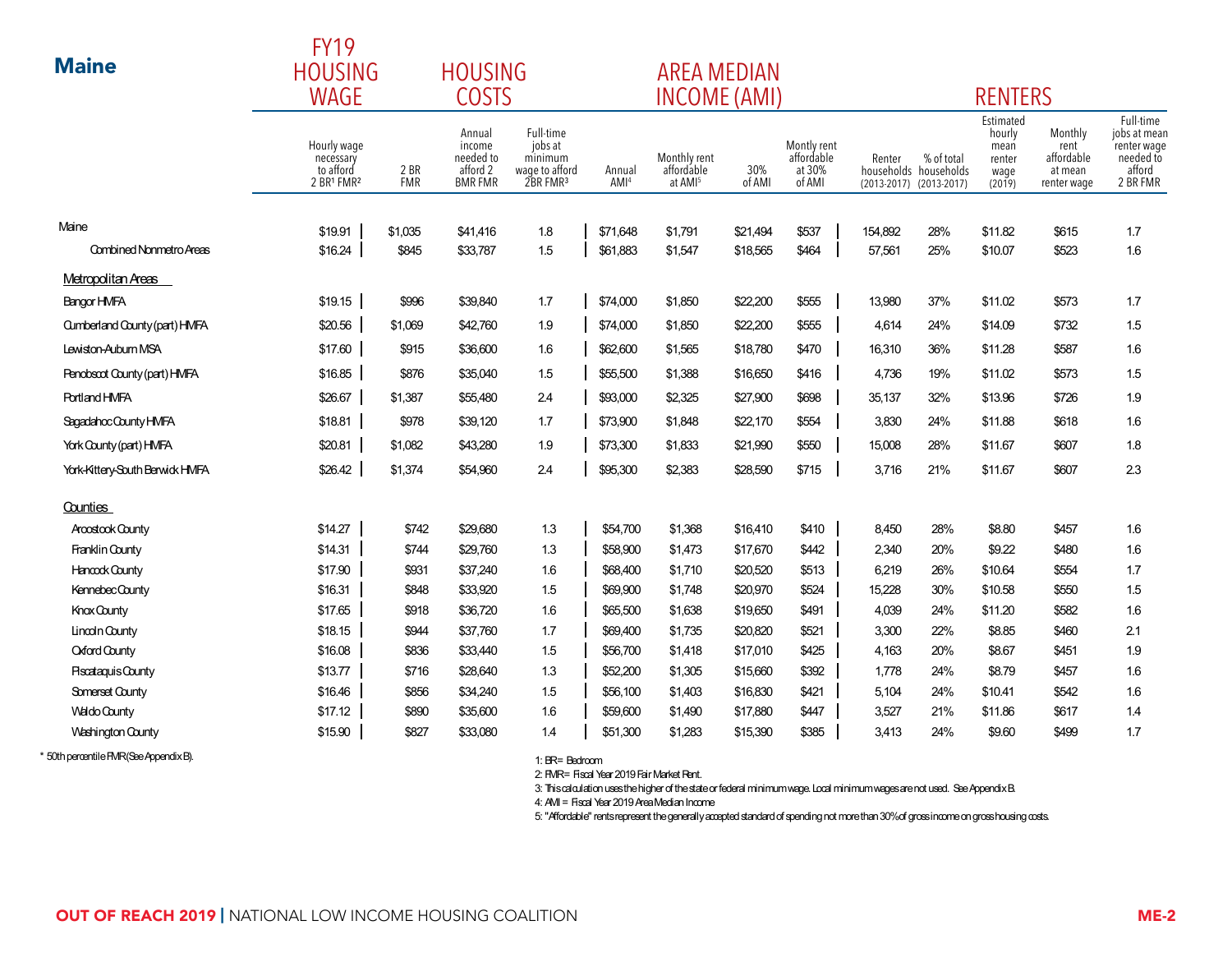# TOWNS WITHIN MAINE FMR AREAS

### BANGOR, ME HMFA

#### PENOBSCOT COUNTY

Bangor city, Brewer city, Eddington town, Glenburn town, Hampden town, Hermon town, Holden town, Kenduskeag town, Milford town, Old Town city, Orono town, Orrington town, Penobscot Indian Island Reservation, Veazie town

### CUMBERLAND COUNTY, ME (PART) HMFA

#### CUMBERLAND COUNTY

Baldwin town, Bridgton town, Brunswick town, Harpswell town, Harrison town, Naples town, New Gloucester town, Pownal town, Sebago town

### LEWISTON-AUBURN, ME MSA

#### ANDROSCOGGIN COUNTY

Auburn city, Durham town, Greene town, Leeds town, Lewiston city, Lisbon town, Livermore Falls town, Livermore town, Mechanic Falls town, Minot town, Poland town, Sabattus town, Turner town, Wales town

### PENOBSCOT COUNTY, ME (PART) HMFA

#### PENOBSCOT COUNTY

Alton town, Argyle UT, Bradford town, Bradley town, Burlington town, Carmel town, Carroll plantation, Charleston town, Chester town, Clifton town, Corinna town, Corinth town, Dexter town, Dixmont town, Drew plantation, East Central Penobscot UT, East Millinocket town, Edinburg town, Enfield town, Etna town, Exeter town, Garland town, Greenbush town, Howland town, Hudson town, Kingman UT, Lagrange town, Lakeville town, Lee town, Levant town, Lincoln town, Lowell town, Mattawamkeag town, Maxfield town, Medway town, Millinocket town, Mount Chase town, Newburgh town, Newport town, North Penobscot UT, Passadumkeag town, Patten town, Plymouth town, Prentiss UT, Seboeis plantation, Springfield town, Stacyville town, Stetson town, Twombly UT, Webster plantation, Whitney UT, Winn town, Woodville town